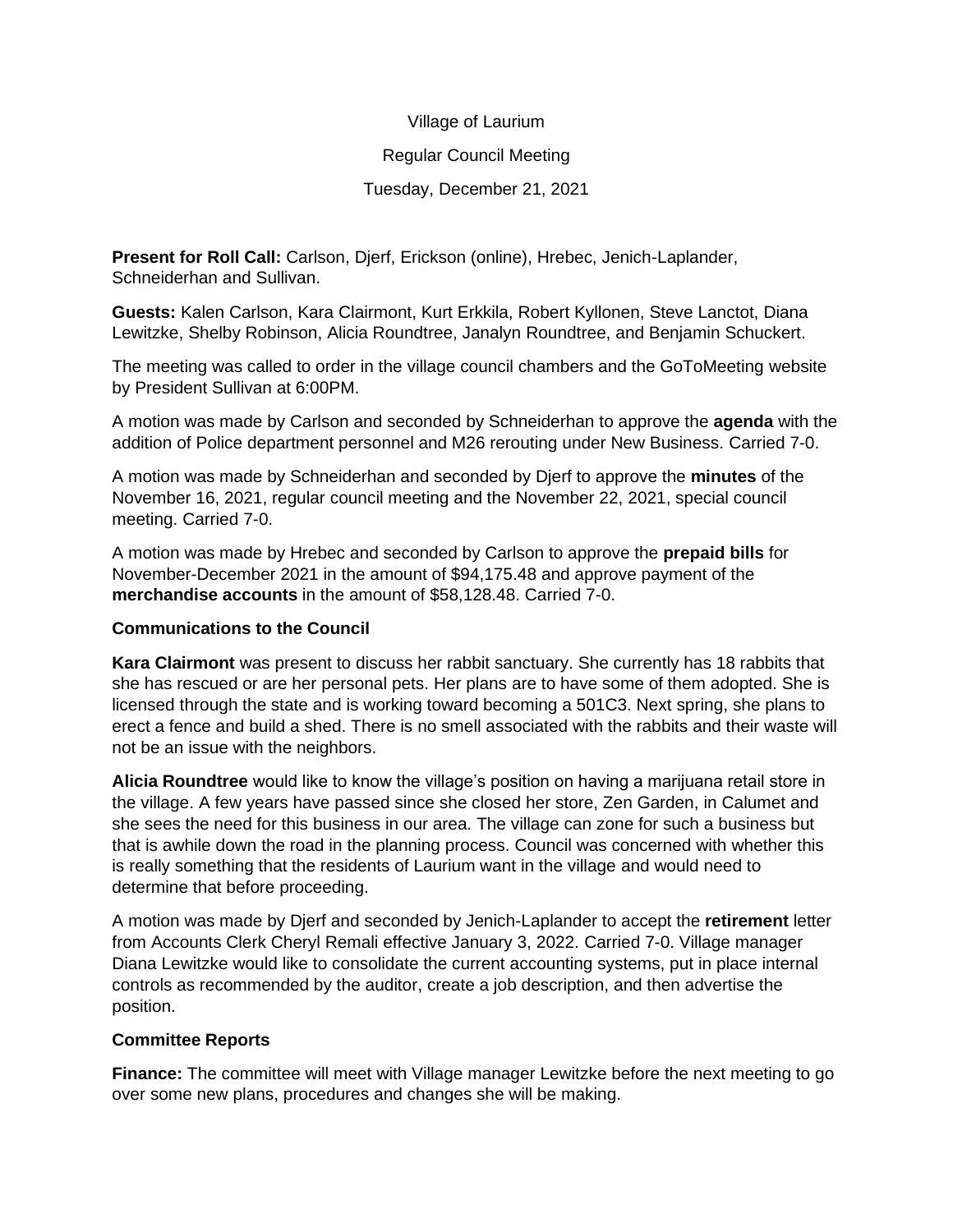**Recreation/Parks/Community Relations:** About 80 kids participated in Skate with Santa. There were only six entries in the parade so to make it feasible to do again, more recruiting needs to be done for next year. The visit with Santa after the parade was well received. There is some money left on the \$500 gift card donated by Walmart for Christmas decorations on the corner of Lake Linden Avenue and Hecla St that will be used for spring/summer projects. The arena needs to be cleaned better and storage totes for the food in the concession stand need to be used. Trustee Hrebec will meet with new Village Manager Lewitzke to do an interview for media release.

**Public Safety-Police/Fire:** Police Chief Kyllonen will be retiring January 29, 2022, after 31 years at the village. The new village mechanic met with the fire department to tour the facility and look at the fire trucks and equipment.

#### **Streets/Equipment/Sanitation:** No report.

**Property/Building/Ordinance:** The rental ordinance will be ready for the council to review next month. No further updates on changing garbage rates. The village attorney and council are reviewing a draft of a new planning commission ordinance.

Beautification: The winners of the village decorating contest are 1<sup>st</sup> place - Nic Sladek and Jessica Mattson,  $2^{nd}$  place – Joe and Marjorie Banovetz, and  $3^{rd}$  place – Teagan & Joe Rivest. Prizes can be picked up at Salon 1281.

#### **New Business**

The **village website** needs to be updated. Several business or individuals were mentioned for doing this work. Village Manager Lewitzke, Trustee Djerf and Planning Commission President Carlson will meet to determine the content and options for the new website.

A motion was made by Schneiderhan and seconded by Djerf to authorize \$30,000.00 maximum for the purchase of a **dump truck.** Carried 6-0. (Erickson left the meeting at 6:45PM).

Village Manager Lewitzke can oversee obtaining new **credit cards and cell phones** for employees.

Planning Commission President Carlson was approached by someone wondering what the possibility of **rerouting M-26** that currently runs through Laurium. The matter will be researched.

With the retirement of Police Chief Kyllonen next month, a question of whether to fill the **position** was discussed. In the past, finances were a reason for not being able to replace an officer should there be a vacancy, even though the council would like to keep four officers. Village Manager Lewitzke felt funding would not be an issue as grants could be available to help with the cost. The department will start a search for a new officer.

At 7:47PM, a motion was made by Jenich-Laplander to go into executive session to discuss police union negotiations. Carried 6-0.

The meeting returned to regular session at 7:48PM.

A motion was made by Hrebec and seconded by Jenich-Laplander to approve the 2.5% increase in wage for each of the two years remaining in the **police contract**. Carried 6-0.

The meeting adjourned at 7:49PM.